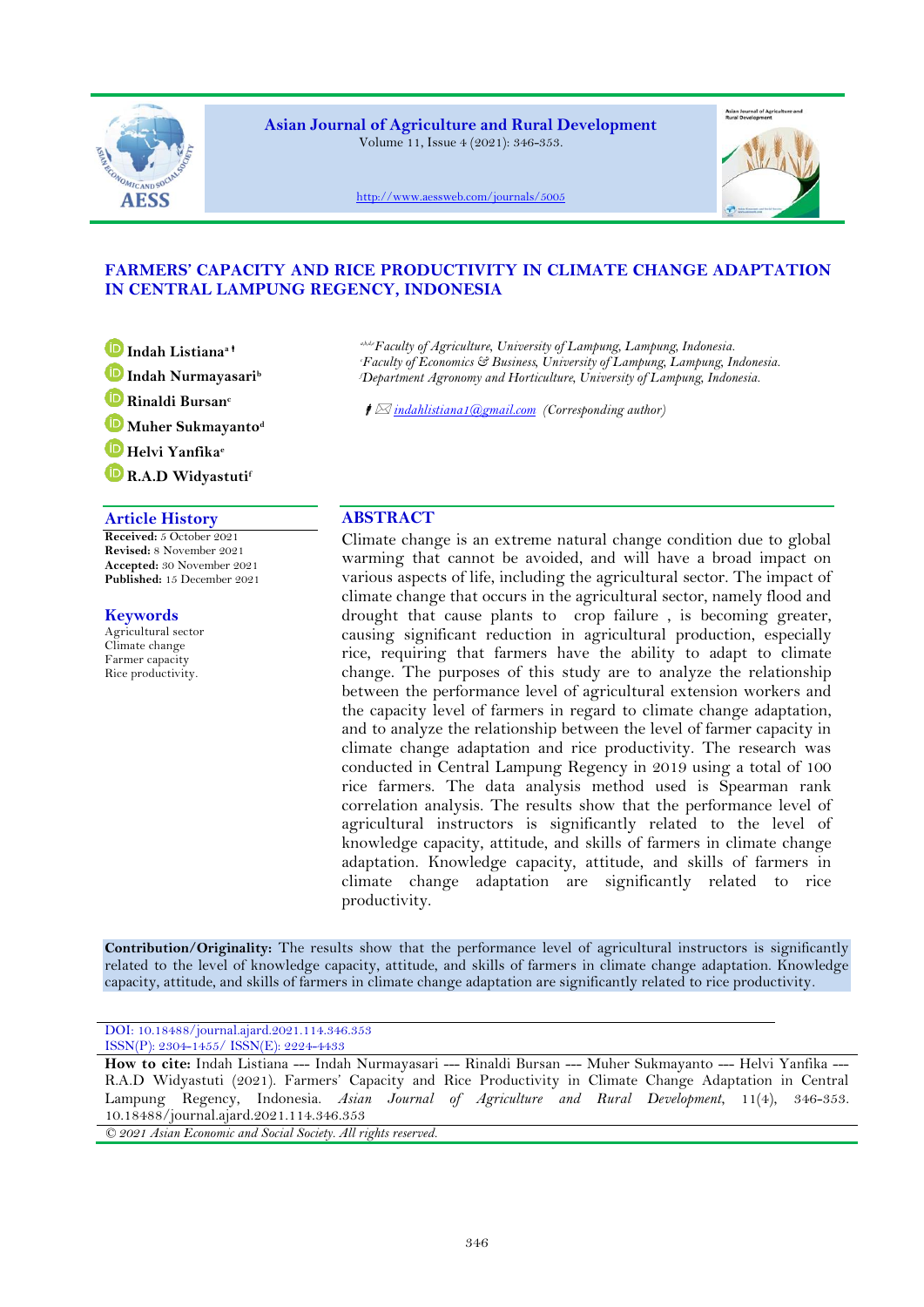## **1. INTRODUCTION**

Climate change is an extreme natural change caused by global warming from the emission or release of greenhouse gases, which are increasing day by day and threaten human life and biodiversity on earth. Global warming has a direct effect on rainfall [\(Rahman, 2018\)](#page-6-0). The phenomenon of climate change is increasingly felt by the Indonesian people and it can be seen from climate change, which causes various disasters such as floods, landslides, long droughts, strong winds, and high seas. Climate change is unavoidable and will have a broad impact on various aspects of life. The impacts of climate change, which include rising sea levels and temperature [\(Mumenthaler,](#page-6-1)  [Renaud, Gava, & Brosch, 2021\)](#page-6-1), increased rainfall, increased evaporation in summer [\(Konapala, Mishra, Wada, &](#page-6-2)  [Mann,](#page-6-2) 2020), and increased intensity of tropical storms, cause losses in various aspects of life [\(Hsiao et al., 2021\)](#page-6-3). The wider impact of climate change is not only damaging the environment but also endangering human health, disrupting the availability of food in the agricultural sector, economic development activities, natural resource management, and infrastructure. The effect of climate change on the agricultural sector is multidimensional, from resources, infrastructure, and agricultural production systems to aspects of food security and independence [\(Murniati](#page-6-4)  [& Mutolib, 2020\)](#page-6-4), and also the welfare of farmers and society.

The agricultural sector is one sector that is vulnerable to the impacts of climate change, especially rice farming. This is because the availability of food in the agricultural sector is intended to fulfil the basic nutritional needs of households that are highly dependent on climatic conditions. The share of household food expenditure is relatively high and the share of non-food expenditure is low relative to total expenditure [\(Murniati & Mutolib, 2020\)](#page-6-4). Extreme climate change in the agricultural sector is often called El Nino, which is an event where the summer is relatively longer with the implication of drought events, while La Nina is characterized by high rainfall intensity which has an impact on flooding. Extreme climatic events, especially El Nino or La Nina, result in (1) crop failure, reducing IP which leads to decreases productivity and production; (2) damage to agricultural land resources; (3) increasing frequency, area, and weight/intensity of drought; (4) increasing humidity; and (5) increased intensity of disturbance of plant pest organisms (OPT) (Skendžić[, Zovko,](#page-7-0) Živković, Lešić, & Lemić, 2021). [Iizumi et al. \(2014\)](#page-6-5) indicated that climatic anomalies such as El Nino have a negative impact on agricultural productivity. Climate change affects productivity and production in the agricultural sector, which has a negative socio-economic impact [\(Ketema &](#page-6-6)  [Negeso, 2020\)](#page-6-6).

Climate change will be a serious threat to the agricultural sector and has the potential to create new problems for agricultural sustainability. This is in line with the position of [Alalade, Oladunni, Akinboye, Daudu, and](#page-6-7)  [Ogunrinde \(2019\)](#page-6-7), that climate change has undesirable effects on agricultural activity. According to Lipiń[ska \(2016\)](#page-6-8), in agriculture, weather conditions such as climate change have the same impact, on both the quality and quantity of production, including farmers' income. In addition, climate change that continues to occur will have an impact on increasingly frequent pest and disease attacks, thereby reducing rice production (Skendžić [et al., 2021\)](#page-7-0). Decrease in production is due to reduced sink formation, shorter growth period, and increased respiration [\(Hatfield & Prueger,](#page-6-9)  [2015\)](#page-6-9). Climate change causes increasing rainfall in certain areas [\(Tabari, 2020\)](#page-7-1) and, at the same time, drought happens in other places [\(Mann & Gleick, 2015\)](#page-6-10). Changes in weather patterns and temperature due to climate change result in high pest interactions with plants. [Boer et al. \(2017\)](#page-6-11) showed that brown planthopper tends to increase significantly when rainfall in the transitional season increases.

Anticipating reduction in climatic change and its adverse impacts, adaptation is considered an important response [\(Ho & Shimada, 2018\)](#page-6-12). Human response to climate change is very important to understanding and estimating the level of adoption of adaptation strategies used by farmers to reduce the impact of climate change on crop production [\(Akintonde & Shuaib, 2016\)](#page-6-13). Climatic change affects productivity and production in the agricultural sector that will result in primarily negative socio-economic impacts. Central Lampung Regency is a district in Lampung Province which is now the main center of rice production, but productivity is still below national productivity even though adaptation activity to climate change has been carried out. However, most of this adaptation activity is only relatrd to handling pest attacks resulting from climate change. The low level of rice productivity by farmers reflects their level of capacity in adapting to climatic change, which is not yet optimal. According to [Juana, Kahaka, and Okurut \(2013\)](#page-6-14), if nature can not be renewed then humans are expected to be able to update technology and adapt to existing natural conditions.

The phenomenon of climate change that occurs increasingly creates demands on farmers' awareness about how important it is to increasing their capacity to adapt. Adaptation to climate change by farmers certainly requires them to further increase their capacity by updating the latest innovations in support of their farming activities in increasing productivity. Farmers who have a good capacity are expected to have an effect on the productivity of rice production. Based on the description above, this study aims to analyze the relationship between the performance level of agricultural extension workers and the capacity level of farmers in adapting to climate change, and to analyze the relationship between farmers' capacity in adapting to climate change and rice productivity.

## **2. MATERIALS AND METHODS**

#### *2.1. Site and Research Period*

The research location in Central Lampung Regency was determined purposively with the consideration that it is the largest rice producer in Central Lampung Regency and is an area affected by the unavailability of irrigation water due to irrigation improvements. The period of the research was from October 2019 to March 2020.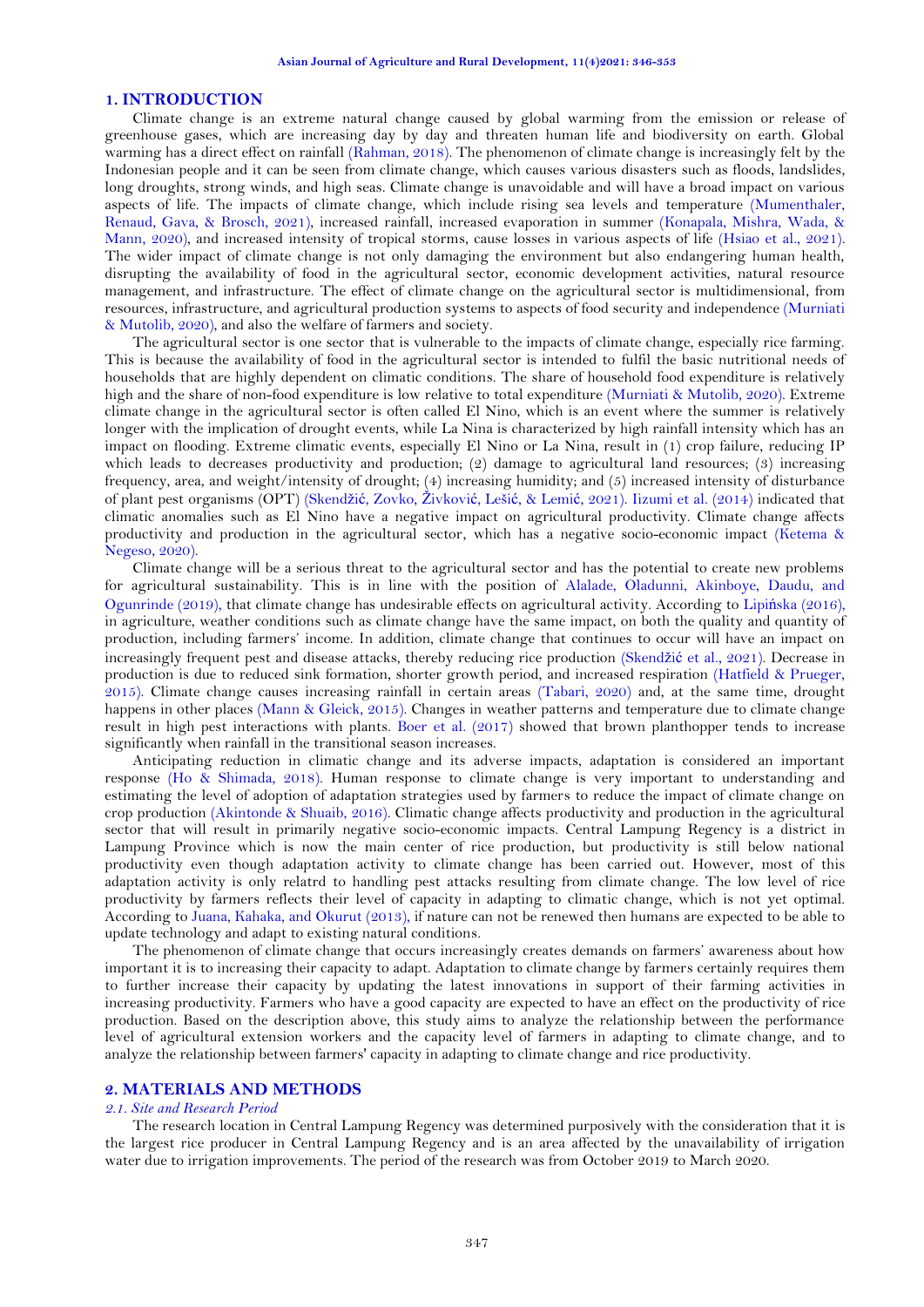## *2.2. Research Procedure*

The research method used is a survey method. The population in this study are rice farmers assisted by extension workers who are members of farmer groups totaling 17.988 farmers. Determination of the number of samples in this study refers to the Yamane formula, namely: 17.988

17988(0,12

$$
n = \frac{N}{Nd^2 + 1} \tag{1) 99,44}
$$

Information:

 $n =$  Number of samples.  $N =$  Number of population.  $d^2$  = Precession (set at 10% with  $\alpha = 90\%$ ).

#### *2.3. Data Analysis*

Analysis is based on calculations obtained from a sample of 100 farmers. The types of data used are both primary and secondary. The collected data were analyzed using descriptive statistical analysis and rank Spearman correlation. Descriptive statistical analysis was conducted to describe or provide an overview of the object under study by scoring the method in three categories, namely low, medium, and high. Rank Spearman correlation analysis was used to analyze the relationship between farmers' capacity in adapting to climate change and rice productivity. The criteria set by rank Spearman correlation analysis are if the significance value is  $\leq 0.05$  then there is a correlation and otherwise if the significance value is >0.05, where there is no correlation. The data were processed using the Statistical Package for the Social Sciences 23 (SPSS 23) tool. The framework of the relationship between the capacity of farmers in adapting to climate change and rice productivity can be seen in [Figure 1.](#page-2-0)



**Figure-1.** Framework for the relationship between farmers' capacity in adapting to climate change and rice productivity.

## <span id="page-2-0"></span>**3. RESULTS AND DISCUSSION**

#### *3.1. The Performance of Agricultural Extension*

The performance of agricultural extension workers refers to Undang-Undang No. 16 of 2006, which is judged by the success of extension workers in carrying out their main task of compiling agricultural extension programs, preparing annual agricultural extension work plans, compiling maps of agricultural extension areas, disseminating agricultural technology information, developing empowerment and independence of farmers, realizing profitable partnerships, realizing access to financial institutions, information, and production facilities, increasing the productivity of agribusiness for superior commodities, and increasing farmers' income and welfare. The results of this analysis in Central Lampung Regency can be seen in [Table 1.](#page-2-1)

<span id="page-2-1"></span>

| No.            | PPL performance indicator                                                      | Mode | Classification |
|----------------|--------------------------------------------------------------------------------|------|----------------|
|                | Develop agricultural extension programs                                        |      | Low            |
| $\mathcal{Q}$  | Compile RKTP                                                                   |      | Low            |
| 3              | Develop a map of agricultural extension areas                                  |      | Low            |
| $\overline{4}$ | Disseminate agricultural technology information                                |      | Low            |
| $\mathcal{L}$  | Develope empowerment and independence                                          |      | Low            |
| 6              | Create profitable partnerships                                                 |      | Low            |
|                | Realize access to financial institutions, information, and production<br>input | 9    | Medium         |
| 8              | Increase the productivity of superior commodity agribusiness                   | Q    | Medium         |
| 9              | Increase income and welfare                                                    | 9    | Medium         |
|                | PPL performance level                                                          |      | Low            |

**Table-1.** Performance of agricultural extension in Central Lampung Regency.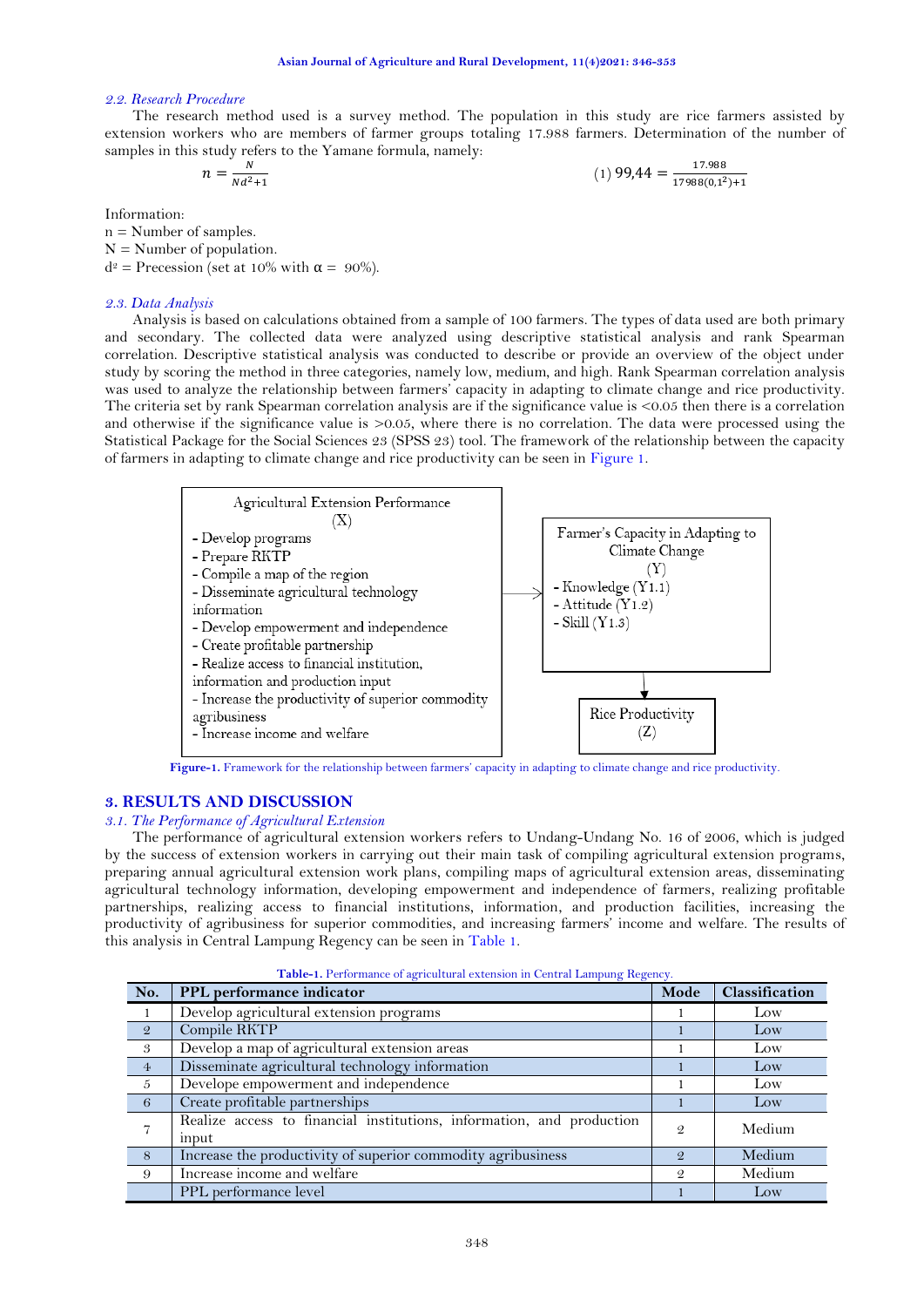#### **Asian Journal of Agriculture and Rural Development, 11(4)2021: 346-353**

[Table 1](#page-2-1) shows that the performance of agricultural extension in Central Lampung Regency is classified as low. This can be seen from the performance of agricultural extension workers in carrying out their main task of preparing agricultural extension programs, preparing annual agricultural extension work plans, compiling maps of agricultural extension areas, disseminating agricultural technology information, developing the empowerment and independence of farmers, and realizing profitable partnerships classified as low, while the performance of agricultural extension in realizing access to financial institutions, information, and production facilities, increasing the productivity of agribusiness for superior commodities, and increasing the income and welfare of farmers is classified as medium. The low performance of agricultural extension workers is due to the fact that they rarely involve farmers in preparing agricultural extension programs, preparing annual agricultural extension work plans, or compiling maps of agricultural extension areas, because they used references from previous years and not all members of farmer groups take part in supporting extension activities, so that farmers' assessment of the performance of agricultural extension workers is low. This is because agricultural extension workers only coordinate with farmers' groups' administrators, such as the chairman or secretary. In addition, farmers rarely meet with extension worker because the extension area is vast and not all farmers can be visited by extension workers.

## *3.2. Farmers' Capacity Regarding Climate Change Adaptation*

Current climatic conditions always undergo erratic changes such as flood and long drought, beyond the expectations of farmers, resulting in many pests and plant diseases leading to crop failure. It is proven that farm productivity in the research area is still low, so that farmers' capacity in adapting to climate change is needed. The results show that the level of adaptation of farmers to climate change is classified as low in regard to knowledge, attitude, and skills in adapting to climate change. This is in line with [Salampessy, Lubis, Amien, and Suharjito](#page-7-2)  [\(2018\)](#page-7-2), whose research showed that the capacity of farmers to adapt to climate change was low. The results of the study can be seen in [Table 2.](#page-3-0)

<span id="page-3-0"></span>

| <b>Table-2.</b> Farmers capacity to agapt to chinate change. |                        |                                  |               |            |
|--------------------------------------------------------------|------------------------|----------------------------------|---------------|------------|
| Farmers' capacity to adapt to<br>climate change              | <b>Classificattion</b> | <b>Class interval</b><br>(score) | Total         | Percentage |
|                                                              | Low                    | $4 - 6$                          | 64            | 64.00      |
| Knowledge                                                    | Medium                 | $7 - 9$                          | 34            | 34.00      |
|                                                              | High                   | $10 - 12$                        | $\mathcal{Q}$ | 2.00       |
| Average                                                      |                        | 6.0                              |               |            |
|                                                              | Low                    | $9 - 14$                         | 57            | 57.00      |
| Attitude                                                     | Medium                 | $15 - 21$                        | 41            | 41.00      |
|                                                              | High                   | $22 - 27$                        | $\mathcal{Q}$ | 2.00       |
| Average                                                      |                        | 14.2                             |               |            |
|                                                              | Low                    | $6 - 9$                          | 21            | 21.00      |
| <b>Skills</b>                                                | Medium                 | $10 - 11$                        | 51            | 51.00      |
|                                                              | High                   | $15 - 18$                        | 28            | 28.00      |
| Average                                                      |                        | 12.5                             |               |            |

**Table-2.** Farmers' capacity to adapt to climate change.

[Table 2](#page-3-0) shows that the level of famers' capacity in adapting to climate change is classified as low. This can be seen from the knowledge capacity and attitude of farmers in adapting to climate change, which is classified as low, and the skill capacity is classified as medium. Knowledge, attitude, and skills are the main components that shape the behavior of farmers. Knowledge is the basis for an individual to have the ability to make decisions. Low capacity is due to lack of knowledge. Farmers' knowledge in adapting to climate change is related to their ability to know the strategies required to reduce the negative impacts of climate change, such as their knowledge of lowland rice varieties that are tolerant to immersion, drought, and pests. In addition, farmers' knowledge remains low in recognizing the correct time of year to determine the start cultivation, planting, crop rotation, and the commodities to be planted; even farmers do not know of good irrigation water management systems and water storage technology to face a long dry season due to the negative impact of climate change. Based on the results of the research, information related to climate change adaptation is rarely obtained by farmers, even that related to water storage technology.

The level of farmers' capacity on the indicator of attitude in adapting to climate change is also classified as low. This is reflected in the attitude of farmers who rarely rest their land, rotate crops between seasons, plant according to cropping commodities with weather conditions, plant according to lowland rice varieties that are tolerant of soaking, drought, and certain pest that can be planted, rarely use organic fertilizer and organic pesticides, rarely coordinate with water user group to always maintain the condition of irrigation water, search for information related to climate, even farmers do not use water storage technology to deal with the long dry season. However, some farmers who always carry out simultaneous planting as a strategy to reduce the negative impacts of climate change and others carry out other work activities outside of agriculture to earn income in anticipation of crop failure. Based on the results of research, farmers in carrying out rice farming activities are always accustomed to follow their parent's farming activity from generation to generation so that new innovation in rice farming is difficult to adopt.

The level of farmers' skills in climate change adaptation is classified as medium. This can be seen in activities to solve the problem of tackling pests due to the impact of climate change, to be able to do other jobs besides farming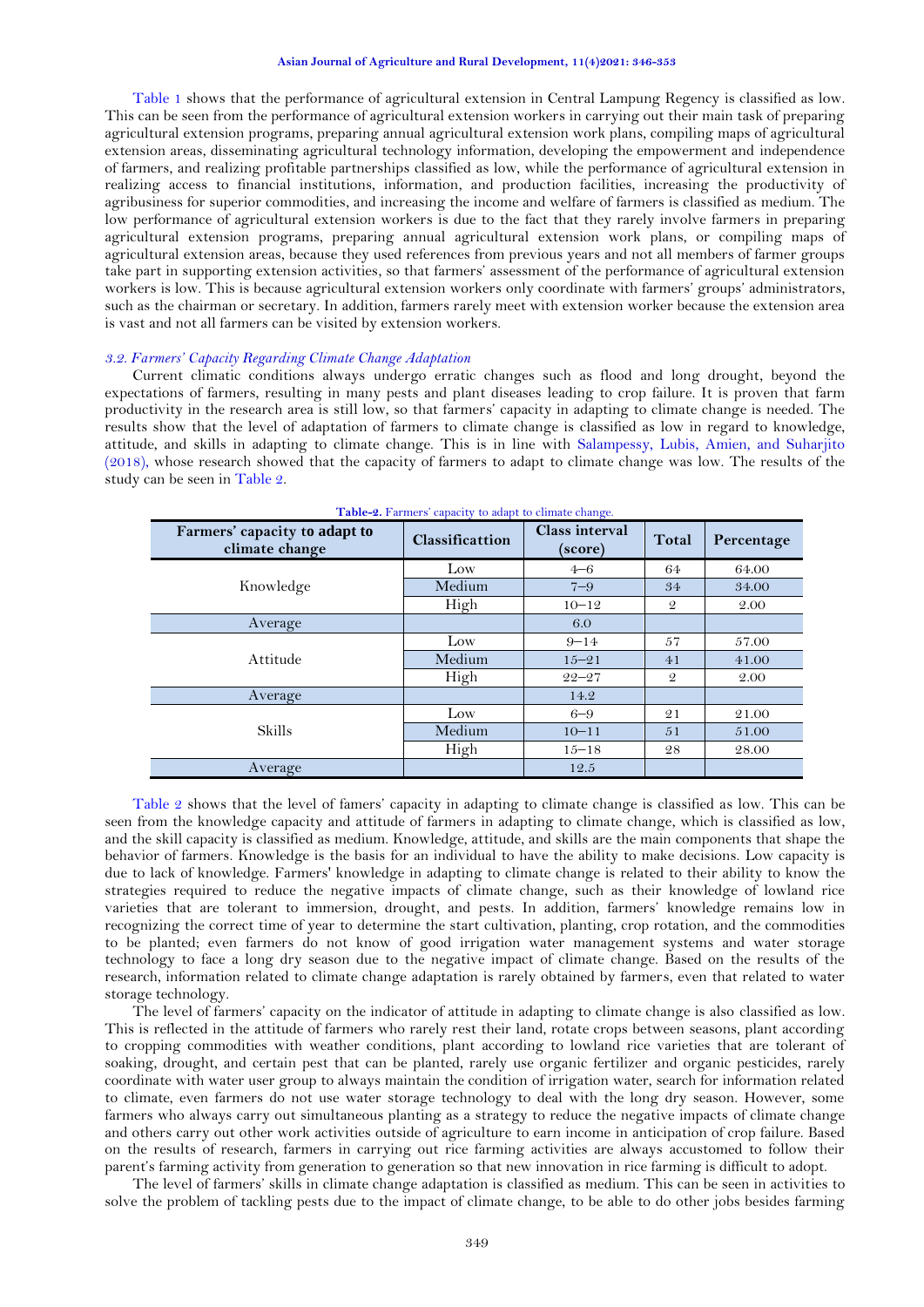rice to increase income, to process agricultural product to gain added value, and to plant other commodities to increase income. However, the skills of farmers in managing waterways and participating in counseling and training activities related to climate change remain low. Based on research, farmers are rarely visited by agricultural extension workers even though they often need information related to farming. In addition, extension workers' efficiency is less than optimal in carrying out their roles and functions [\(Listiana, Sumardjo, Sadono, & Tjiptopranoto,](#page-6-15)  [2018\)](#page-6-15). Farmers' capacity to adapt to climate change is very important to reduce the negative impacts that occur. According to [Ho and Shimada \(2018\)](#page-6-12), adaptation is considered an important response. Human response to climate change is very important in understanding and estimating the adoption level of adaptation strategies used by farmer to reduce the negative impacts of climate change, especially on crop production [\(Akintonde & Shuaib, 2016\)](#page-6-13).

#### *3.3. Rice Productivity Level*

<span id="page-4-0"></span>Increasing the productivity of rice farming is part of the main goal of farmers. The level of productivity depends on the technology and the suitability of the local climate. The level of rice productivity in Central Lampung Regency is presented in [Table 3.](#page-4-0)

| Level of rice productivity (tons $ha^{-1}$ ) | <b>Category</b> | Total<br>(individuals) | $(%^{o})^{1}$ |
|----------------------------------------------|-----------------|------------------------|---------------|
| $4.10 - 4.93$                                | Low             | 42                     | 42            |
| $4.94 - 5.76$                                | Medium          | 37                     | 37            |
| $5.78 - 6.60$                                | High            | 21                     | 21            |
| Total                                        |                 | 100                    | 100           |

**Table-3.** Distribution of rice farming productivity levels in Central Lampung Regency.

[Table 3](#page-4-0) shows that the level of rice productivity is classified as low. This proves that farmers' ability has not been maximized and there is still variation in the levels of rice productivity among farmers. The average productivity of rice farmers in the study area is only 5.1 tons/ha, below the average maximum productivity which can reach 6.6 tons/ha. The low productivity of rice is due to the inefficiency of farmers, so it is necessary to increase their capacity and the need for technical guidance so that the knowledge and technical skills of farmer can increase.

## *3.4. Relationship between Agricultural Extension Performance and Farmers' Capacity to Adapt to Climate Change*

Agricultural extension plays a role in helping farmers in relation to their farming problems. In addition, the existence of agricultural extension can change farmers' behavior to further increase their capacity. Agricultural extension workers who carry out their roles and functions must be able to satisfy farmers so that the latter will give a good assessment of the performance of the workers. The results from research on the relationship between agricultural extension performance and the level of farmers' capacity in adapting to climate change can be seen in [Table 4.](#page-4-1)

**Table-4.** Results of the relationship between the agricultural extension performance and farmers' capacity to adapt to climate change.

<span id="page-4-1"></span>

| <b>Parameter</b>                   | Level of farmers' capacity in adapting to climate change |           |           |  |
|------------------------------------|----------------------------------------------------------|-----------|-----------|--|
|                                    | Knowledge                                                | Attitude  | Skills    |  |
| Agricultural extension performance | $0.619**$                                                | $0.881**$ | $0.877**$ |  |

**Information:** \* Significantly related to  $\alpha = 0.05$ , \*\* significantly related to  $\alpha = 0.01$ .

Based on the results of rank Spearman correlation test, the performance level of agricultural extension is significantly related to knowledge ( $rs = 0.619$ ), attitude ( $rs = 0.881$ ), and skills ( $rs = 0.887$ ) of farmers' capacity to adapt to climate change, where each variable is positive at the 99.99% confidence level. This means that the higher the level of performance of agricultural extension workers, the greater the knowledge, attitude, and skills of farmers' capacity in adapting to climate change. Agricultural extension provides information related to efforts to reduce the negative impacts of climate change, such as helping to increase farmers' knowledge of lowland rice varieties that are tolerant to soaking, drought, and pests.

In addition, agricultural extension also provides information related to the correct time to determine the start of cultivation and planting, crop rotation, the commodities to be planted, and explanations regarding good irrigation water management and water storage technology to deal with the long dry season resulting from negative impacts of climate change. However, extension activities in providing information to farmers are not carried out routinely and only a few members receive such information. Information related to strategies dealing with climate change is needed because it is to minimize the occurrence of crop failure. Therefore, farmers really need the role of agricultural extension.

Agricultural extension has a relationship with farmers' capacity [\(Anwarudin, Sumardjo, Satria, & Fatchiya,](#page-6-16)  [2020\)](#page-6-16). Agricultural extension is a facilitation agent for farmers to obtain information related to their farming. Agricultural extension as an information agent for farmers is to change farmers' behavior regarding aspects of knowledge, skills, and attitudes so that they know, want, and are able to implement changes in their farming practices in order to achieve increased production and income and improvement of family welfare [\(Ardiyansyah,](#page-6-17)  [Sumaryo, & Yanfika, 2014\)](#page-6-17).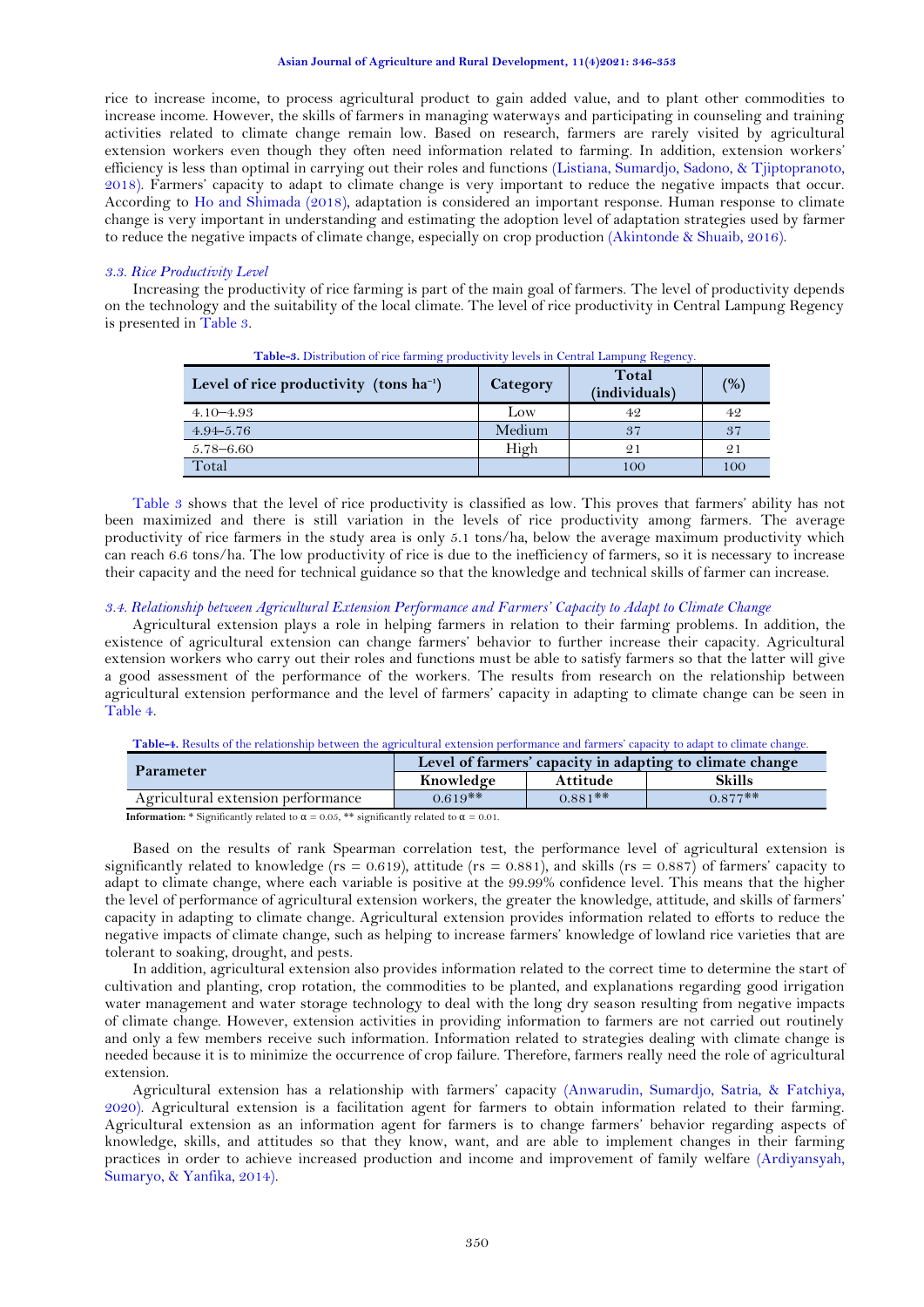#### *3.5. Relationship of Rice Productivity with Farmers' Capacity to Adapt to Climate Change*

Based on the results of the rank Spearman correlation test, farmers' knowledge, attitude, and skills in adapting to climate change are significantly correlated with rice productivity. The results can be seen in [Table 5.](#page-5-0)

<span id="page-5-0"></span>

|    | <b>Table-5.</b> Relationship between farmers capacity to adapt to climate change with rice productivity. |                   |  |  |
|----|----------------------------------------------------------------------------------------------------------|-------------------|--|--|
| No | Farmers' capacity in adapting to climate change                                                          | Rice productivity |  |  |
|    | Knowledge                                                                                                | $0.476**$         |  |  |
|    | Attitude                                                                                                 | $0.749**$         |  |  |
|    | Skills                                                                                                   | $0.766**$         |  |  |

**Table-5.** Relationship between farmers' capacity to adapt to climate change with rice productivity.

**Information:** \* Significantly related to  $\alpha = 0.05$  \*\*, significantly related to  $\alpha = 0.01$ .

[Table 5](#page-5-0) shows that the level of farmers' ability to adapt to climate change is significantly related to rice productivity. This means that the increasing capacity of farmers in regard to climate change adaptation will increase rice productivity. Therefore, the adaptive capacity of farmers regarding climate change is needed to maintain their productivity. Adaptation efforts needed by farmers in dealing with the impacts of climate change require adaptation technology. [Trenberth et al. \(2014\)](#page-7-3) explained that adaptation technology that can be applied by farmers, including adjusting planting time, using drought-tolerant varieties, soaking, salinity, and developing water management technology. In line with the research of [Murniati and Mutolib \(2020\)](#page-6-4), the ability of farmers to adjust or adapt to climate change by implementing strategy efforts can reduce losses due to climate change and will not have a significant effect on reducing production and income.

The knowledge level of farmers' capacity in adapting to climate change is significantly related to rice productivity (rs=0.476), which has a positive value. The knowledge level of farmers' capacity in adapting to climate change such as their knowledge of lowland rice varieties that are tolerant to soaking, drought, and pests; of recognizing the correct season to determine the start of tillage and planting, crop rotation, and commodities to be planted; and of knowing a good irrigation water management system and water storage technology to deal with the long dry season resulting from the negative impacts of climate change, can all increase rice productivity. Farmers with good knowledge capacity will be readily able to make decisions, especially in regard to increasing production. Increased production will occur if the knowledge gained is adopted by farmers. According to [Ntshangase, Muroyiwa,](#page-6-18)  [and Sibanda \(2018\)](#page-6-18), the success of adoption depends on farmers'. Furthermore, this was reinforced by [Liu, Bruins,](#page-6-19)  [and Heberling \(2018\)](#page-6-19), that knowledge is one component of farmers' behavior that is also a major factor in the adoption of innovation.

The attitude level of farmers' capacity in adapting to climate change is significantly related to rice productivity (rs=0.749), which has a positive value. This means that the ability of farmers' attitude in adapting to climate change will give a positive response to rice productivity. Attitude is a psychological (mental) process that occurs by providing a behavioral response in the form of action against an object that has been observed. Farmers' attitudes in making adaptation decisions are important regarding climate change, such as crop rotation, coordinating with farmer groups using water in improving irrigation, searching for information related to climate, using water storage technology to deal with the long dry season, and using seed according to rice varieties tolerant to flooding, drought, and certain pests. In addition, there is an attitude of farmers' adaptation to climate change, namely planting simultaneously as a strategy to reduce the negative impacts of climate change and carrying out other working activities outside of agriculture to earn income in anticipation of crop failure. According to [Alalade et al. \(2019\)](#page-6-7), nonagricultural activity helps farmers spread production risks. The existence of this attitude will certainly have an influence on positive changes in rice productivity.

The skill level of farmers' capacity in adapting to climate change is significantly related to rice productivity (rs=0.766), which has a positive value. This means that the ability of farmers to adapt to climate change will provide a positive response to rice productivity. The skill of farmers' capacity is needed to analyze what becomes necessary, problems, and opportunities in achieving their goals, namely good productivity. This is in line with the research results of [Ali, Ghosh, Osmani, Hossain, and Fogarassy \(2021\)](#page-6-20) that the skill of farmers' capacity affects rice productivity[. Montes de Oca Munguia, Pannell, and Llewellyn \(2021\)](#page-6-21) stated that the skill of farmers' capacity has an effect on rice production. The high skill of farmers' capacity will have an effect on work more effectively and efficiently in achieving goals. [Listiana, Sumardjo., Sadono, Tjiptopranoto, and Ariyanto \(2019\)](#page-6-22) also imvestigated internet usage in agricultural extension activities in Lampung Province, Indonesia.

However, success in achieving goals requires skills that are obtained from knowledge and attitude being carried out continuously. Attitude will be present if the individual already has the knowledge of identifying what has happened and what action must be taken, so that with the knowledge gained they can readily make decisions to achieve their goals. Based on farmers' knowledge, attitude, and skills, they will form capacity regarding a challenge, in this case climate change adaptation, to achieve the desired goal, namely rice productivity, so it can be concluded that there is a relationship between the capacity of knowledge, attitude, and adaptation skills in climate change and rice productivity.

## **4. CONCLUSIONS**

The peformance level of agricultural extension is significantly related to farmers' capacity levels of knowledge, attitude, and skills in regard to climate change adaptation. Farmers' capacity of knowledge, attitude, and skills in regard to climate change adaptation is significantly related to rice productivity. Therefore, to increase rice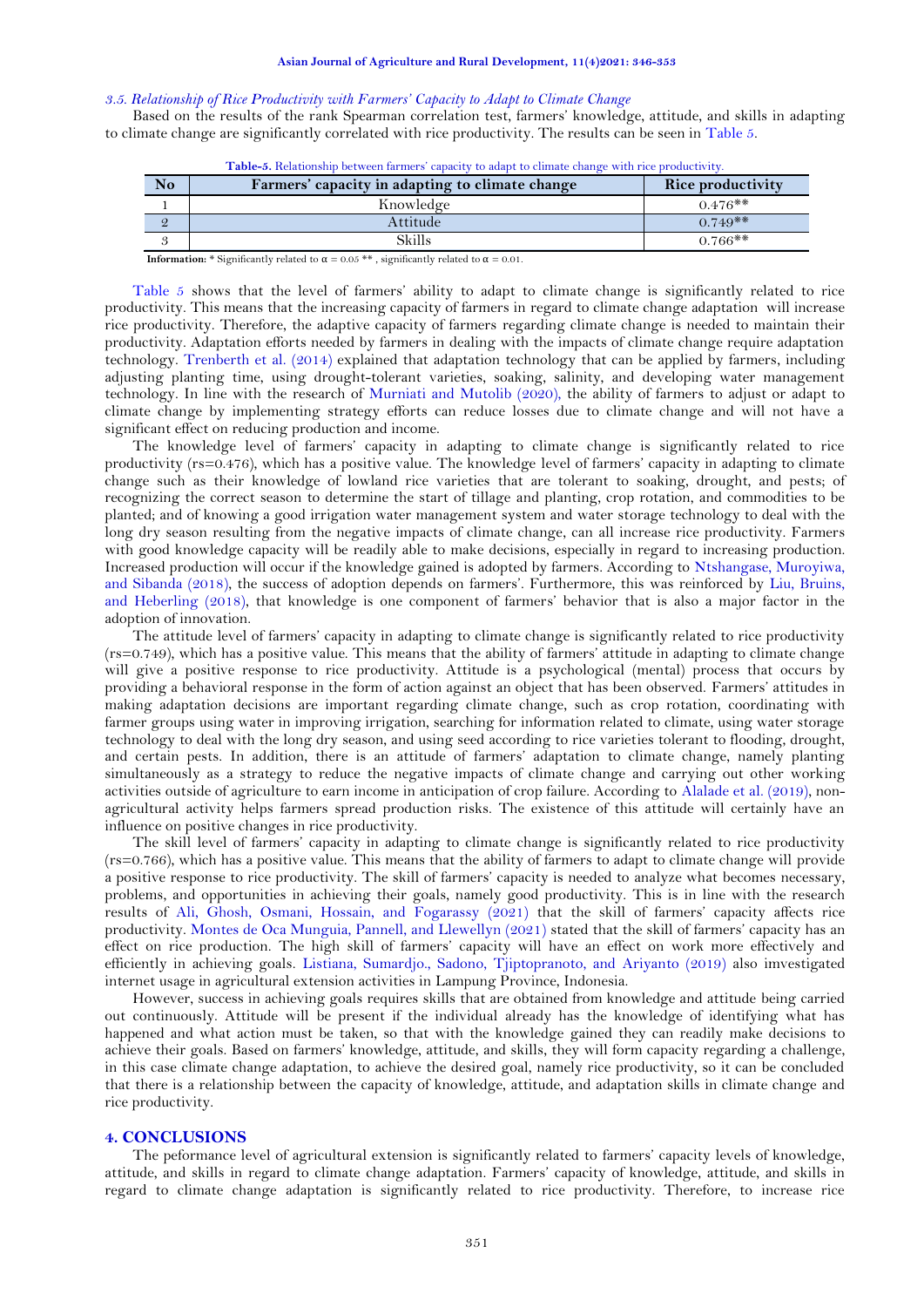productivity, it is necessary to increase farmers' capacity for climate change adaptation, which is supported by the performance of agricultural extension.

**Funding:** Authors thank Lampung University, Indonesia for financial support.

**Competing Interests:** The authors declare that they have no competing interests.

**Acknowledgement:** All authors contributed equally to the conception and design of the study.

Views and opinions expressed in this study are those of the authors views; the Asian Journal of

Agriculture and Rural Development shall not be responsible or answerable for any loss, damage, or liability, etc. caused in relation to/arising out of the use of the content.

#### **REFERENCES**

- <span id="page-6-13"></span>Akintonde, J. O., & Shuaib, L. (2016). Assessment of evel of se of climate change adaptation strategies among arable crop farmers in Oyo and Ekiti States, Nigeria. *Journal of Earth Science & Climatic Change, 7*(9), 1–7. Available at: https://doi.org/10.4172/2157-7617.1000369.
- <span id="page-6-7"></span>Alalade, O. A., Oladunni, O. A., Akinboye, O. A., Daudu, A. K., & Ogunrinde, T. O. (2019). Adaptation to climate change : Evidence of coping strategies used by fish farmers in pategi local government area of Kwara State, Nigeria. *International Journal of Agriculture and Environmental Research, 5*(3), 347–360.
- <span id="page-6-20"></span>Ali, S., Ghosh, B. C., Osmani, A. G., Hossain, E., & Fogarassy, C. (2021). Farmers' climate change adaptation strategies for reducing the risk of rice production: Evidence from rajshahi district in Bangladesh. *Agronomy, 11*(3), 1-15. Available at: https://doi.org/10.3390/agronomy11030600.
- <span id="page-6-16"></span>Anwarudin, O., Sumardjo, S., Satria, A., & Fatchiya, A. (2020). The entrepreneurial capacity of young farmers on agribusiness activities in West Java. *Extension Journal, 16*(2), 267–276.
- <span id="page-6-17"></span>Ardiyansyah, A., Sumaryo, G., & Yanfika, H. (2014). The farmers' perception to the extension worker's performances in BP3K as a CoE (Center Of Excellence) Model, West Metro District Metro City. *Jurnal Ilmu-Ilmu Agribisnis, 2*(2), 182–189.
- <span id="page-6-11"></span>Boer, R., Dewi, R. G., Ardiansyah, M., Siagian, U. W., Faqih, A., Barkey, R., . . . Perdinan. (2017). *Third National Communication. Under the United Nations framework convention on climate change*. Jakarta (ID): Directorate General of Climate Change Ministry of Environment and Forestry Republic of Indonesia.
- <span id="page-6-9"></span>Hatfield, J. L., & Prueger, J. H. (2015). Temperature extremes: Effect on plant growth and development. *Weather and Climate Extremes, 10*, 4–10. Available at: https://doi.org/10.1016/j.wace.2015.08.001.
- <span id="page-6-12"></span>Ho, T. T., & Shimada, K. (2018). The impact of climate change adaptation response on rice farmers' livelihood in soc trang Province of Vietnam. *International Journal of Food and Agricultural Economics (IJFAEC), 6*(3), 11–31.
- <span id="page-6-3"></span>Hsiao, S. C., Chiang, W. S., Jang, J. H., Wu, H. L., Lu, W. S., Chen, W. B., & Wu, Y. T. (2021). Flood risk influenced by the compound effect of storm surge and rainfall under climate change for low-lying coastal areas. *Science of the Total Environment, 764*, 144439. Available at: https://doi.org/10.1016/j.scitotenv.2020.144439.
- <span id="page-6-5"></span>Iizumi, T., Luo, J. J., Challinor, A. J., Sakurai, G., Yokozawa, M., Sakuma, H., . . . Yamagata, T. (2014). Impacts of El Niño Southern Oscillation on the global yields of major crops. *Nature Communications, 5*, 1–7. Available at: https://doi.org/10.1038/ncomms4712.
- <span id="page-6-14"></span>Juana, J. S., Kahaka, Z., & Okurut, F. N. (2013). Farmers' perceptions and adaptations to climate change in Sub-Sahara Africa: A synthesis of empirical studies and implications for public policy in African agriculture. *Journal of Agricultural Science, 5*(4), 121-135. Available at: https://doi.org/10.5539/jas.v5n4p121.
- <span id="page-6-6"></span>Ketema, A. M., & Negeso, K. D. (2020). Effect of climate change on agricultural output in Ethiopia. *Journal of Regional Development and Financing Perspectives, 8*(3), 195–120. Available at: https://doi.org/10.22437/ppd.v8i3.9076.
- <span id="page-6-2"></span>Konapala, G., Mishra, A. K., Wada, Y., & Mann, M. E. (2020). Climate change will affect global water availability through compounding changes in seasonal precipitation and evaporation. *Nature Communications, 11*(1), 1–10. Available at: https://doi.org/10.1038/s41467-020-16757-w.
- <span id="page-6-8"></span>Lipińska, I. (2016). Managing the risk in agriculture production: The role of government. *European Countryside, 8*(2), 86–97. Available at: https://doi.org/10.1515/euco-2016-0007.
- <span id="page-6-15"></span>Listiana, I., Sumardjo, Sadono, D., & Tjiptopranoto, P. (2018). The relation between extension worker's capacity and the level of farmers' satisfaction in extension activity Indah. *The Relationship between Extension Capacity and Farmer Satisfaction in Extension Activities, 14*(2), 244–256. Available at: https://doi.org/10.25015/penyuluhan.v14i2.18673.
- <span id="page-6-22"></span>Listiana, I., Sumardjo., Sadono, D., Tjiptopranoto, P., & Ariyanto, D. (2019). Internet usage in agricultural extension activities in Lampung Province, Indonesia. *International Journal of Innovative Technology and Exploring Engineering, 8*(12), 1486-1493.
- <span id="page-6-19"></span>Liu, T., Bruins, R. J. F., & Heberling, M. T. (2018). Factors influencing farmers' adoption of best management practices: A review and synthesis. *Sustainability, 10*(2), 1–26. Available at: https://doi.org/10.3390/su10020432.
- <span id="page-6-10"></span>Mann, M. E., & Gleick, P. H. (2015). Climate change and California drought in the 21st century. *Proceedings of the National Academy of Sciences of the United States of America, 112*(13), 3858–3859. Available at: https://doi.org/10.1073/pnas.1503667112.
- <span id="page-6-21"></span>Montes de Oca Munguia, O., Pannell, D. J., & Llewellyn, R. (2021). Understanding the adoption of innovations in agriculture: A review of selected conceptual models. *Agronomy, 11*(1), 1–20. Available at: https://doi.org/10.3390/agronomy11010139.
- <span id="page-6-1"></span>Mumenthaler, C., Renaud, O., Gava, R., & Brosch, T. (2021). The impact of local temperature volatility on attention to climate change: Evidence from Spanish tweets. *Global Environmental Change, 69*, 102286. Available at: https://doi.org/10.1016/j.gloenvcha.2021.102286.
- <span id="page-6-4"></span>Murniati, K., & Mutolib, A. (2020). The impact of climate change on the household food security of upland rice farmers in sidomulyo, lampung province, Indonesia. Biodiversitas, 21(8), 3487-3493. Available at: sidomulyo, lampung province, Indonesia. *Biodiversitas, 21*(8), 3487–3493. Available at: https://doi.org/10.13057/biodiv/d210809.
- <span id="page-6-18"></span>Ntshangase, N. L., Muroyiwa, B., & Sibanda, M. (2018). Farmers' perceptions and factors influencing the adoption of no-till conservation agriculture by small-scale farmers in Zashuke, KwaZulu-Natal province. *Sustainability, 10*(2), 1–16. Available at: https://doi.org/10.3390/su10020555.
- <span id="page-6-0"></span>Rahman, H. A. (2018). Climate change scenarios in Malaysia: Engaging the public. *International Journal of Malay-Nusantara Studies, 1*(2), 55–77.